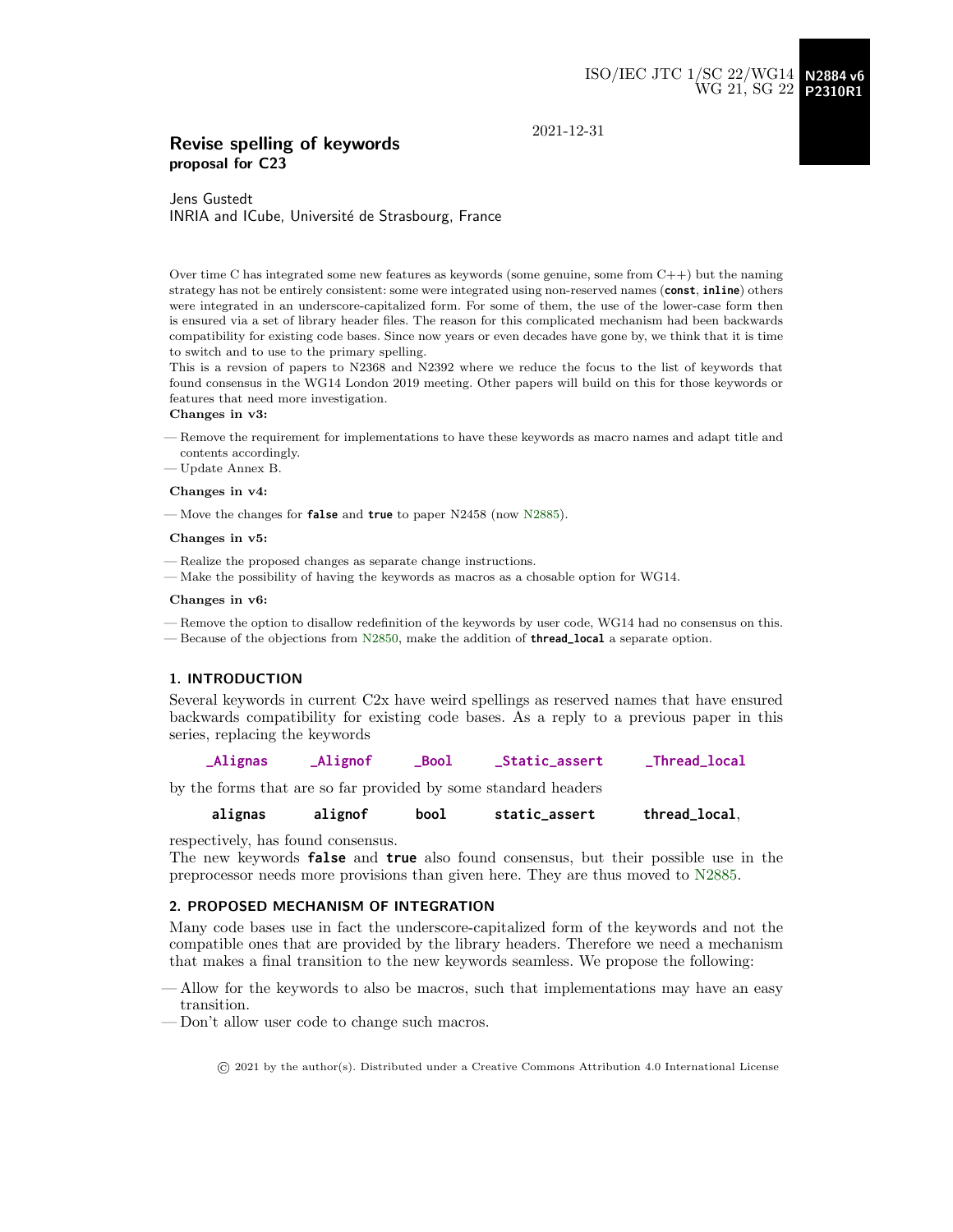N2884 P2310R1 :2

- Allow the keywords to result in other spellings when they are expanded in with **#** or **##** operators.
- Keep the alternative spelling with underscore-capitalized identifiers around for a while.

With this in mind, implementing these new keywords is in fact almost trivial for any implementation that is conforming to C17.

- 5 predefined macros (7 when adding **false** and **true**) have to be added to the startup mechanism of the translator. They should expand to similar tokens as had been defined in the corresponding library headers.
- If some of the macros are distinct to their previous definition, the library headers have to be amended with **#ifndef** tests. Otherwise, the equivalent macro definition in a header should not harm.

Needless to say that on the long run, it would be good if implementations would switch to full support as keywords, but there is no rush, and some implementations that have no need for C++ compatibility might never do this.

# 3. REFERENCE IMPLEMENTATION

To add minimal support for the proposed changes, an implementation would have to add definitions that are equivalent to the following lines to their startup code:

```
# define alignas _Alignas
# define alignof _Alignof
# define bool _Bool
# define static_assert _Static_assert
# define thread_local _Thread_local
```
At the other end of the spectrum, an implementation that implements all new keywords as first-class constructs and also wants to provide them as macros (though they don't have to) can simply have definitions that are the token identity:

```
# define alignas alignas
# define alignof alignof
# define bool bool
# define static_assert static_assert
# define thread_local thread_local
```
# 4. MODIFICATIONS TO THE STANDARD TEXT

This proposal implies a large number of trivial modifications in the text, namely simple text processing that replaces the occurrence of one of the deprecated keywords by its new version. These modifications are not by themselves interesting:

CHANGE 1. In the whole document, replace all occurrences of the tokens

| $\Delta$ lignas    | $\mathsf{\Delta l}$ ignof | $\_Bool$ | _Static_assert |
|--------------------|---------------------------|----------|----------------|
| by their new forms |                           |          |                |
| alignas            | alignof                   | bool     | static_assert  |

respectively.

## 4.1. Changes to the language clauses

This invalidates the previous alphabetic order of keywords in 6.4.1 and A.1.2: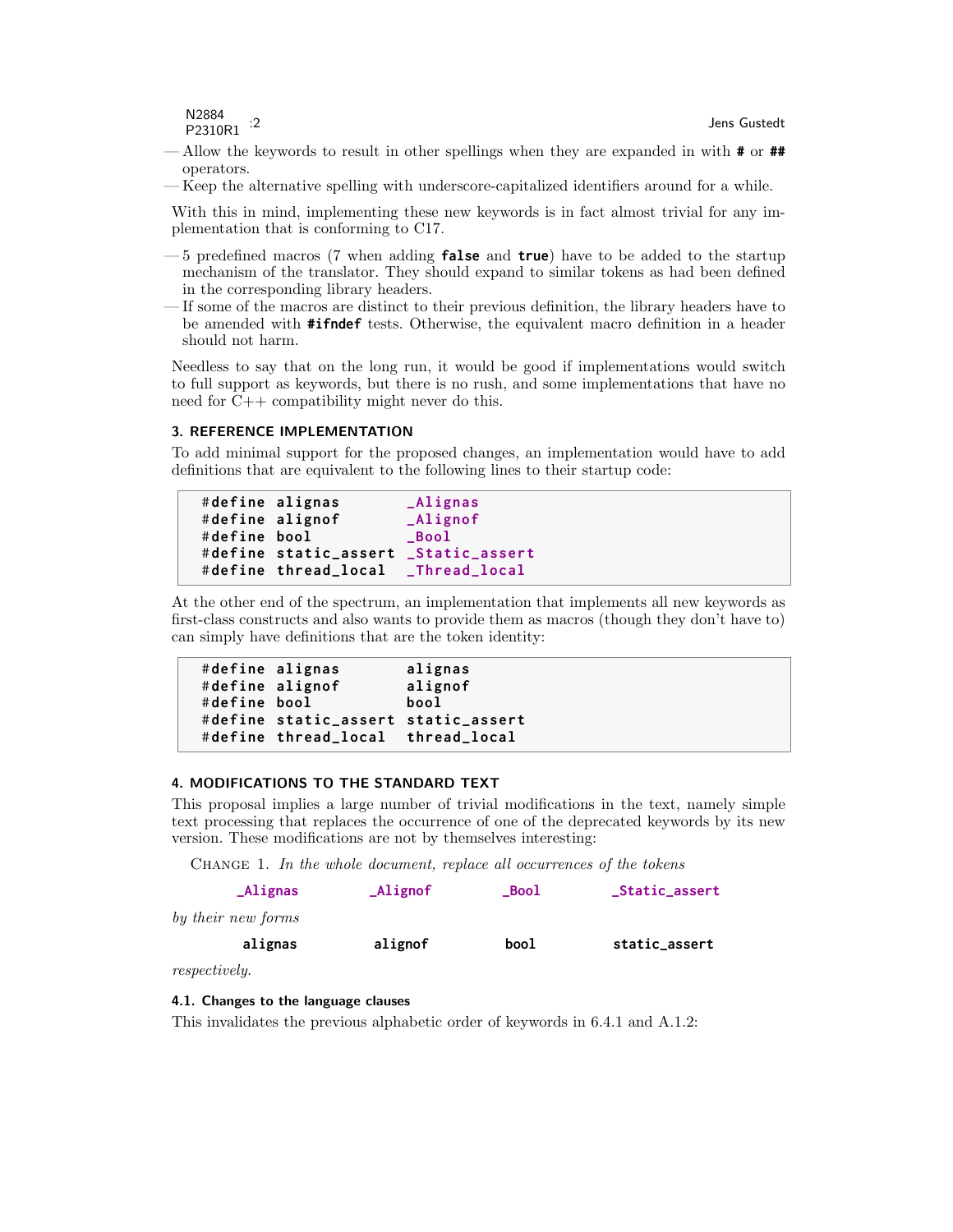Revise spelling of keywords<br>
Revise spelling of keywords

P2310R1 :3

Change 2. Reorder the lists of keywords in 6.4.1 and A.1.2 alphabetically.

Since we want to enable user code to continue to use the existing spellings, we introduce them as "alternative spellings".

CHANGE 3. Add a new paragraph after 6.4.1 p2:

2' The following table provides alternate spellings for certain keywords. These can be used wherever the keyword can.

✿✿✿✿✿✿✿✿✿✿✿✿✿✿✿✿✿ FOOTNOTE [These alternative keywords are obsolescent features and should not be used for new code.]

| keyword       | alternative spelling |
|---------------|----------------------|
| alignas       | <b>_Alignas</b>      |
| alignof       | Alignof              |
| bool          | Bool                 |
| static_assert | _Static_assert       |

The spelling of these keywords and their alternate forms inside expressions that are subject to the **#** and **##** preprocessing operators is unspecified.

FOOTNOTE The intent of these specifications is to allow but not to force the implementation of the correspondig feature by means of a predefined macro.]

# 4.2. Interaction with legacy code

#### Clause 6.10.8 Predefined macro names

CHANGE 4. Add the following to  $p2$ :

None of these macro names, nor the identifiers **defined** or \_\_has\_c\_attribute, shall be the subject of a **#define** or a **#undef** preprocessing directive. Any other predefined macro names shall begin with a leading underscore followed by an uppercase letter or a second underscore <u>or shall be any of the identifiers</u> **alignas**, ✿✿✿✿✿✿✿✿ **alignof**, ✿✿✿✿✿ **bool**, ✿✿ or✿✿✿✿✿✿✿✿✿✿✿✿✿✿✿ **static\_assert** .

#### 4.3. Changes to the library clauses

Since the new keywords have previously been macros defined by headers, we have to update these headers.

# Clause 7.2 **<assert.h>**

CHANGE 5. Remove p3: The macro static\_assert

## Clause 7.15 **<stdalign.h>**

Change 6. Replace the content of clause 7.15 by

The obsolescent header <stdalign.h> provides no content.

Also update the corresponding entry for future library directions:

Change 7. Replace the content of clause 7.31.10 by